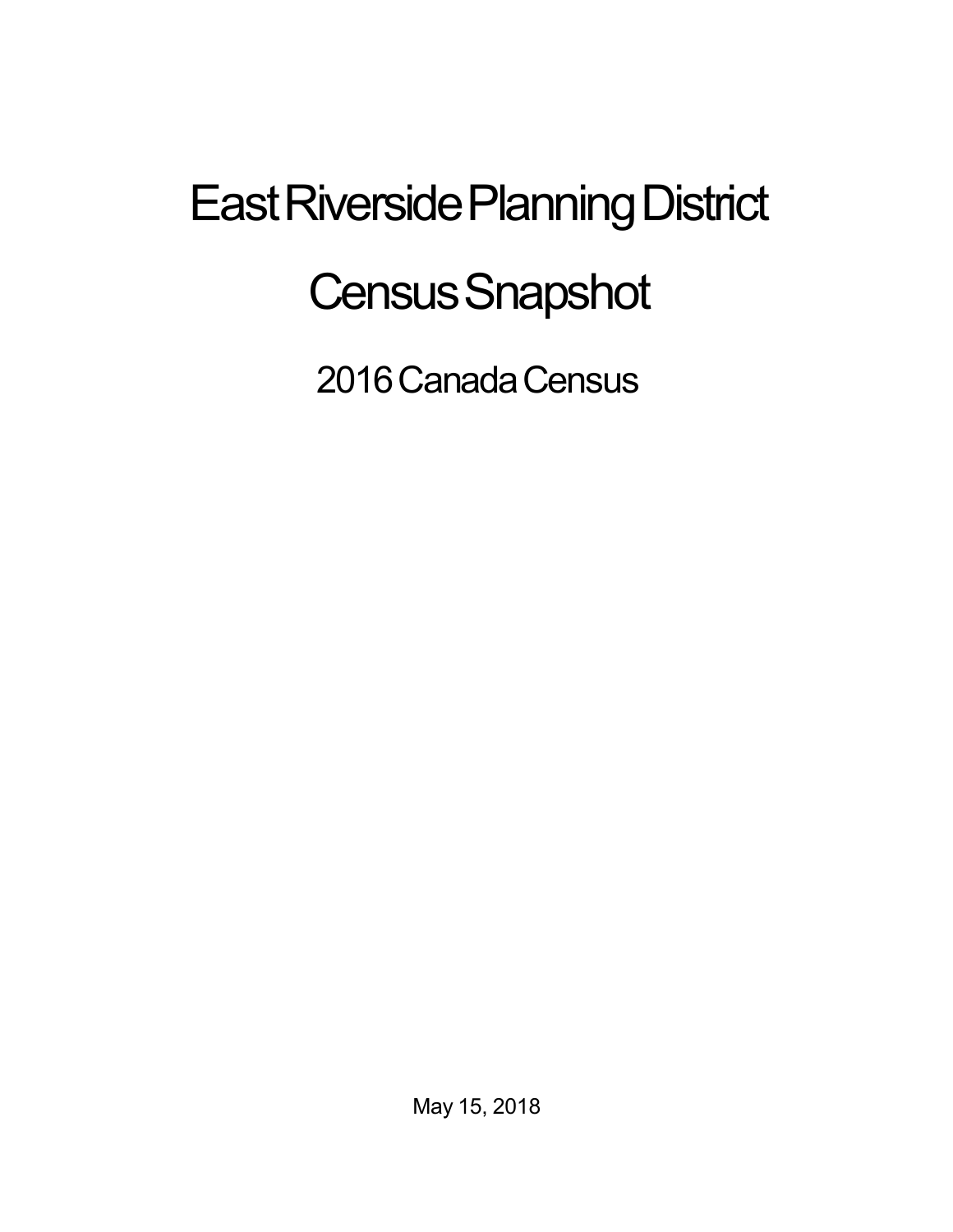City of Windsor Planning Department East Riverside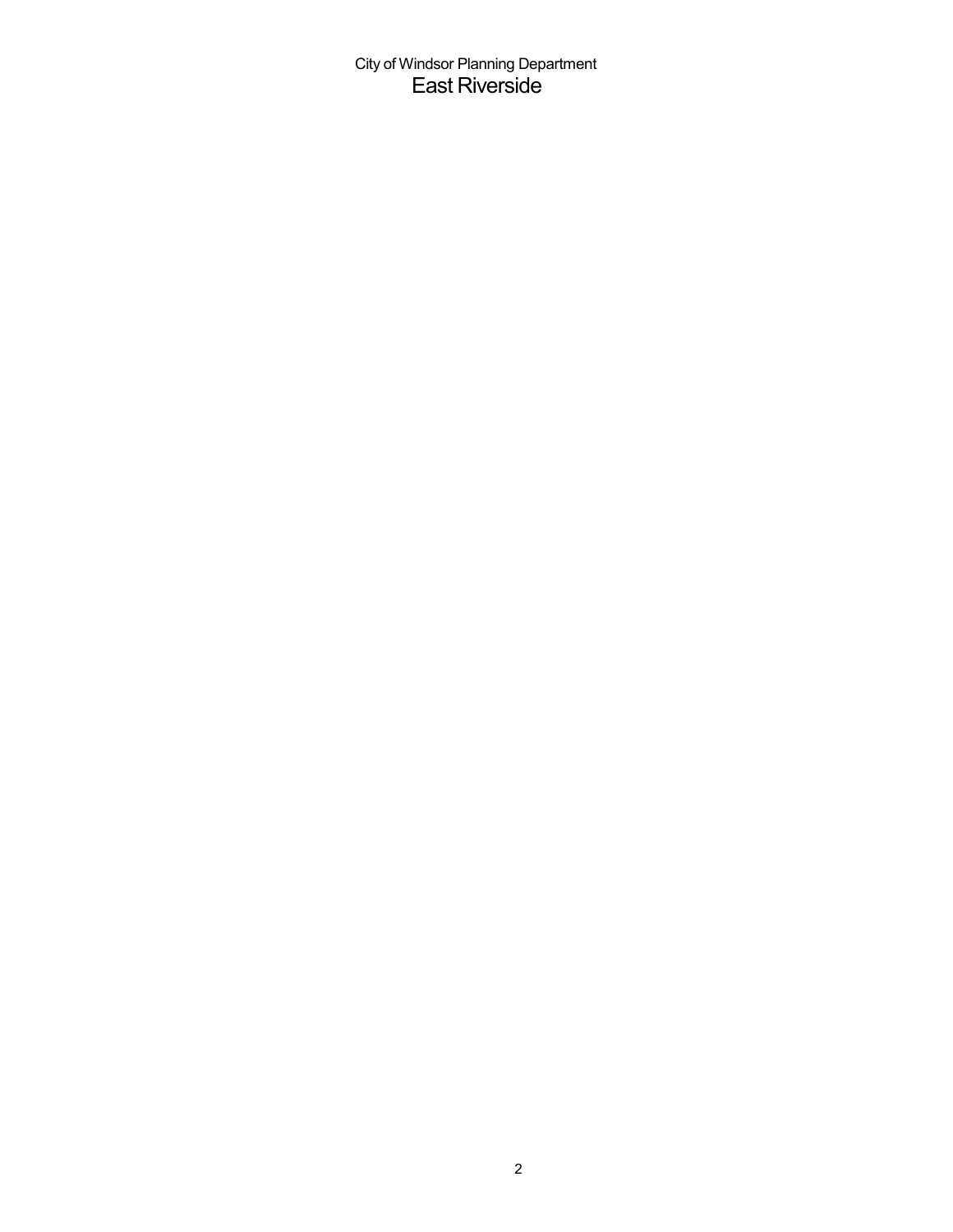## City of Windsor Planning Department 2016 Census Census Snapshot

| 2016 Census<br><b>Census Snapshot</b> | <b>East Riverside</b> |     |
|---------------------------------------|-----------------------|-----|
|                                       |                       | %   |
| <b>Total Population</b>               | 11,823                |     |
| Males                                 | 5,584                 | 47% |
| Females                               | 6,238                 | 53% |
|                                       |                       |     |
| <b>2016 Population by Age</b>         | 11,823                |     |
| 0 to 4 years                          | 583                   | 5%  |
| 5 to 9 years                          | 669                   | 6%  |
| 10 to 14 years                        | 796                   | 7%  |
| 15 to 19 years                        | 632                   | 5%  |
| 20 to 24 years                        | 551                   | 5%  |
| 25 to 29 years                        | 537                   | 5%  |
| 30 to 34 years                        | 575                   | 5%  |
| 35 to 39 years                        | 743                   | 6%  |
| 40 to 44 years                        | 885                   | 7%  |
| 45 to 49 years                        | 818                   | 7%  |
| 50 to 54 years                        | 846                   | 7%  |
| 55 to 59 years                        | 828                   | 7%  |
| 60 to 64 years                        | 795                   | 7%  |
| 65 to 69 years                        | 833                   | 7%  |
| 70 to 74 years                        | 605                   | 5%  |
| 75 to 79 years                        | 523                   | 4%  |
| 80 to 84 years                        | 299                   | 3%  |
| 85 to 89 years                        | 195                   | 2%  |
| 90 to 94 years                        | 94                    | 1%  |
| 95 to 99 years                        | 23                    | 0%  |
| 100 years and over                    | 4                     | 0%  |
|                                       |                       |     |
| 0 to 14 years                         | 2,040                 | 17% |
| 15 to 64 years                        | 7,220                 | 61% |
| 65 years and over                     | 2,572                 | 22% |
| 85 years and over                     | 312                   | 3%  |
|                                       |                       |     |
| <b>Average age of population</b>      | 43.4                  |     |
| <b>Median age</b>                     | 44.7                  |     |
|                                       |                       |     |
| <b>Families</b>                       | 3,521                 |     |
| Persons per family                    | 2.9                   | 0%  |
| Total couple families                 | 3,039                 | 86% |